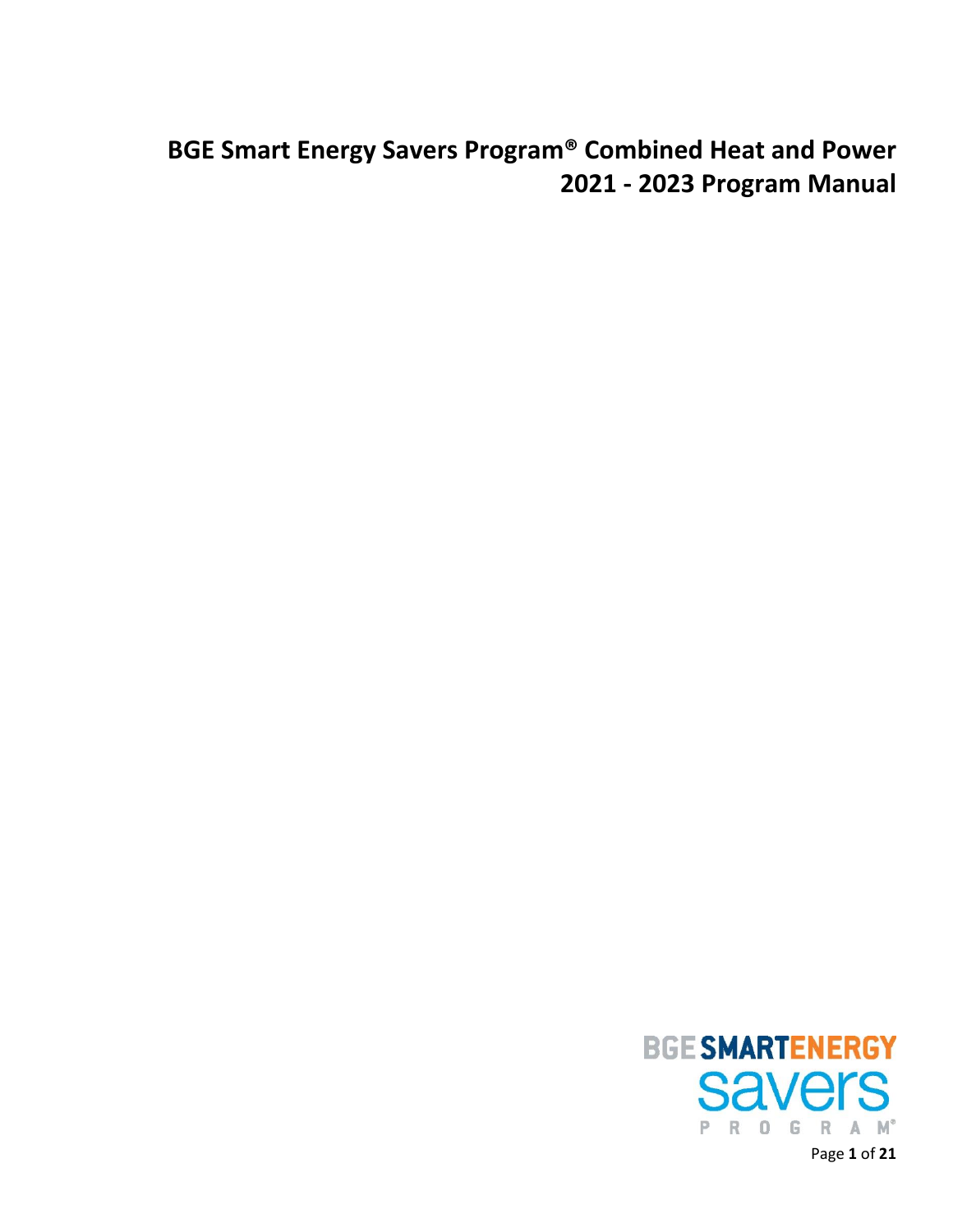# **Table of Contents**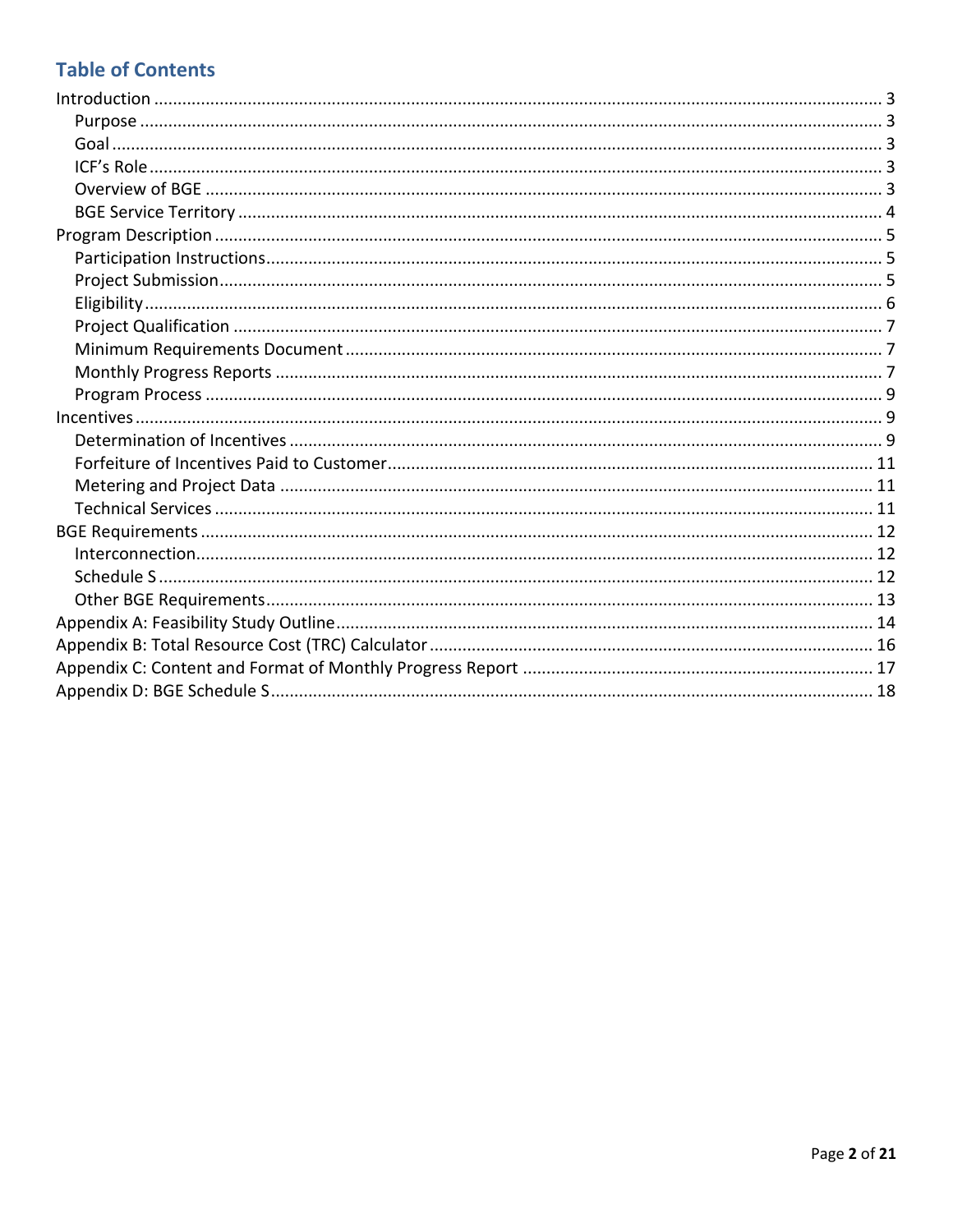## <span id="page-2-0"></span>**Introduction**

## <span id="page-2-1"></span>**Purpose**

Baltimore Gas & Electric Company (BGE) is seeking qualified projects for its Combined Heat and Power (CHP) Program. BGE has worked with other stakeholders to develop a CHP program that encourages customer participation and conforms to industry best practices. The program is being offered as part of the utilities' EmPOWER Maryland energy efficiency programs. The CHP program is intended to provide customer incentives that will make it more economically viable for Commercial and Industrial (C&I) customers to employ CHP to reduce their energy (kWh) consumption and demand (KW) usage. The CHP program is an additional program component of the BGE Smart Energy Savers Program®.

## <span id="page-2-2"></span>**Goal**

The primary objective of the CHP program is to encourage the use of CHP to support the aggressive EmPOWER Maryland goals by reducing grid-sourced electricity use. The incented projects in the CHP program will be limited to projects where the full CHP capacity is intended for use at the customer's site. The CHP program is not designed to encourage projects with capacity intended for export to the grid. The incentive structure is designed to reward those systems that maximize the kWh produced by the CHP system and used on site. Incentives are intended for projects that would not otherwise have a payback of 1.5 years or less. Participants should keep in mind that BGE strongly encourages projects that focus not only on CHP solutions, but also include other, complementary energy efficiency measures (e.g. lighting, high-efficiency HVAC). Through BGE's Smart Energy Savers Program®, customers may qualify for incentives for a wide variety of prescriptive and custom measures that produce significant energy saving. Additional programs can be found at the following BGE web site: [BGESmartEnergy.com/business](http://www.bgesmartenergy.com/business) .

## <span id="page-2-3"></span>**ICF's Role**

BGE has engaged ICF to assist with the administration of this program and to partner with BGE on marketing and communications, project submittal, project review and qualification as well as the incentives management process for the CHP Program. BGE hired ICF through a competitive bidding process and ICF partners with BGE on all of its energy efficiency programs that are in support of the EmPOWER Maryland goals. ICF's longstanding experience and proven approach in managing conservation programs for numerous utilities throughout the United States positions them to successfully help deliver this program to BGE customers utilizing a best practices approach.

## <span id="page-2-4"></span>**Overview of BGE**

BGE, headquartered in Baltimore, is Maryland's largest gas and electric utility, delivering power to more than 1.2 million electric customers and more than 655,000 natural gas customers in central Maryland. The map on Page 4 illustrates BGE's service territory for its electric and gas services.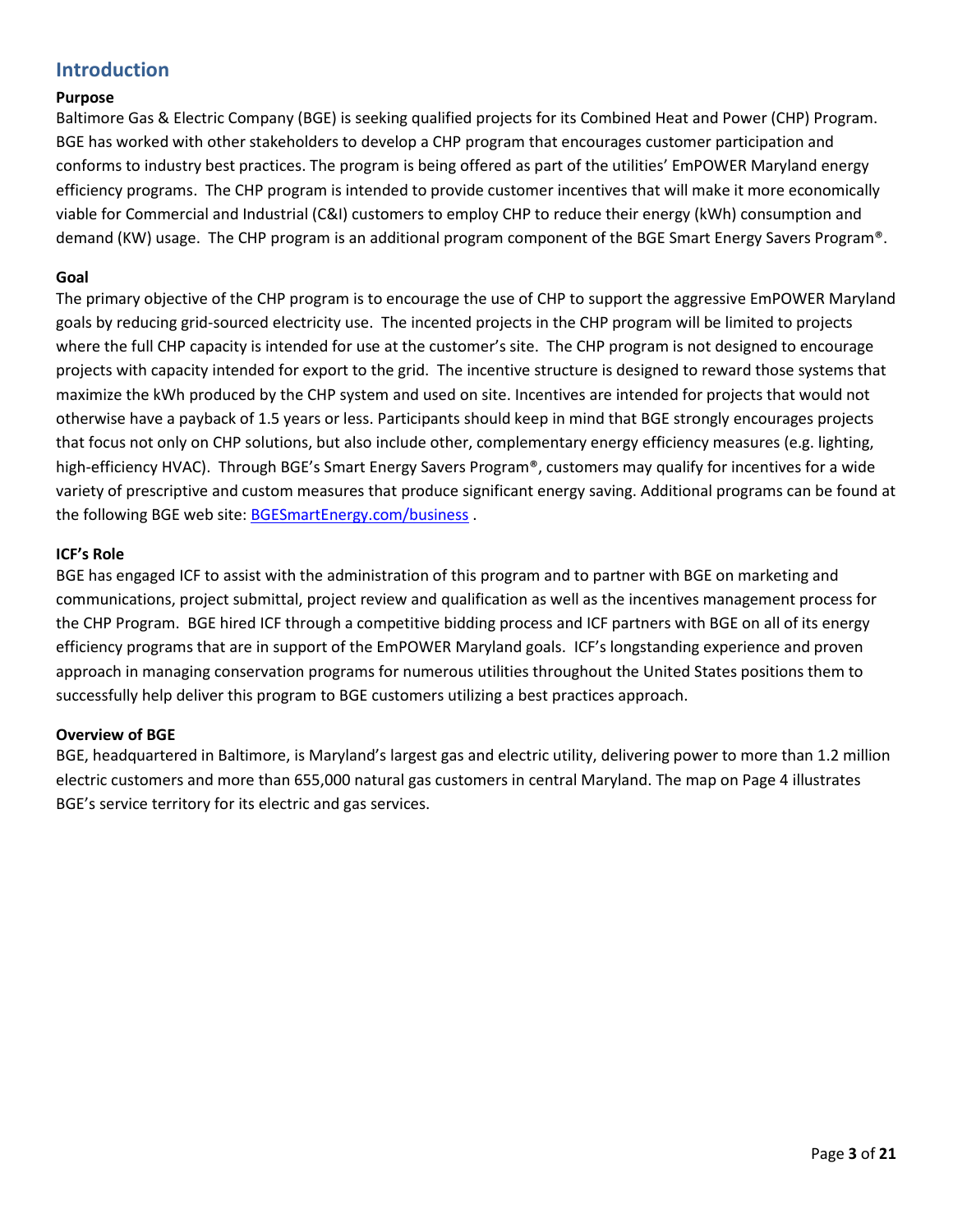#### **BGE Service Territory**

<span id="page-3-0"></span>

Since 2009, BGE has implemented a suite of conservation and energy efficiency programs to provide residential, small commercial and large C&I customers with energy and cost saving opportunities.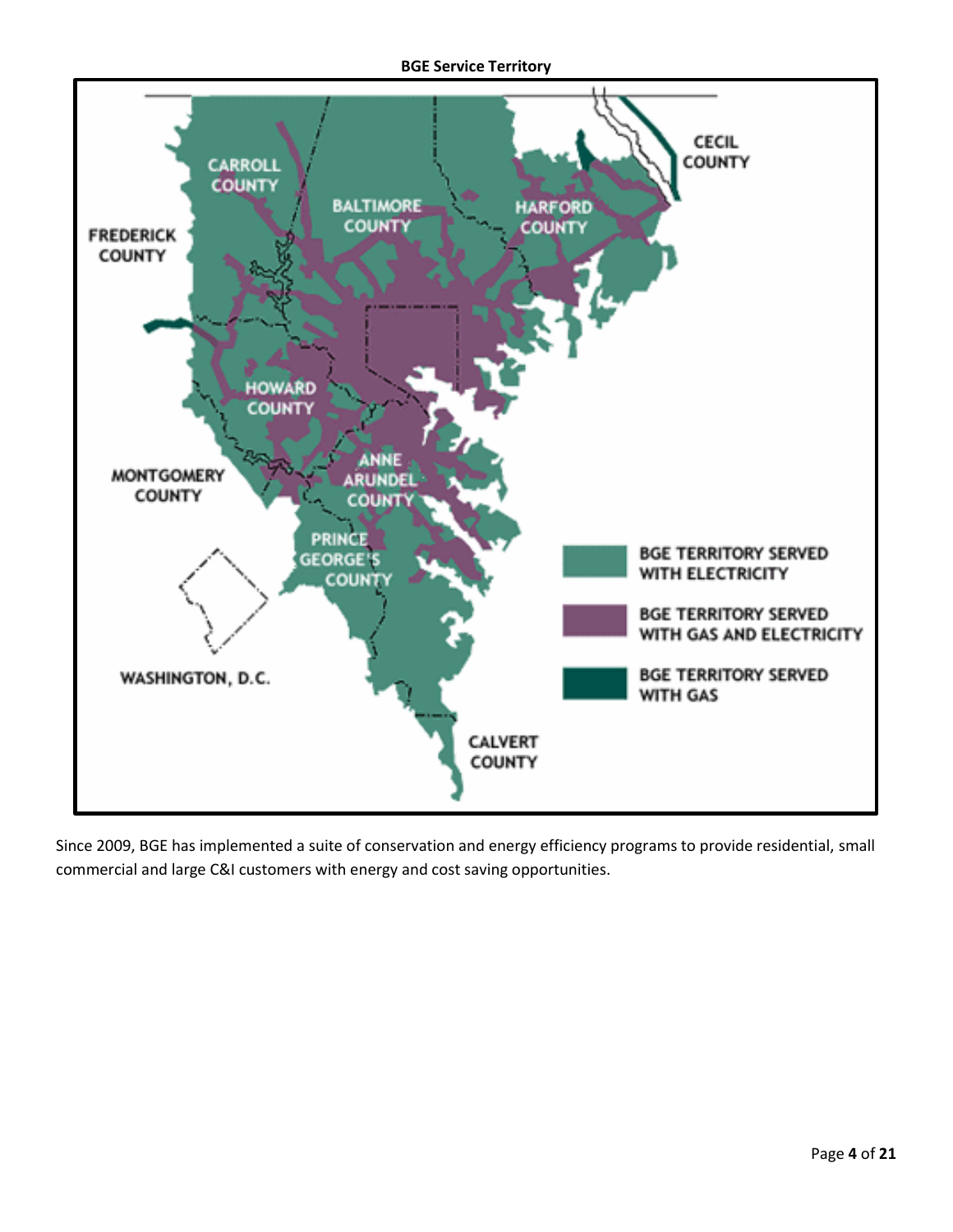## **Program Description**

<span id="page-4-0"></span>Details of the program and technical requirements are subject to change without prior notice. You may go to BGESmartEnergy.com/CHP to get the most current program information, or you may call 410.290.1202.

**Incentive Details:** Incentives under the program are calculated by the system capacity and three payments are [comprised of a Design](file:///C:/Users/29478/Desktop/BGESmartEnergy.com/business/chp) Incentive, Commissioning Incentive and Production Incentive.

**Incentive Amount:** Less than or equal to 50kW - \$2,000 per kW; Between 51kW and 200kW - \$1,600 per kW; Between 201kW and 1MW - \$1,200 per kW; Greater than 1MW - \$800 per kW. Incentives are tiered, which means the incentive levels vary based upon the installed rated capacity. For example, a 500 kW CHP system would receive \$2,000/kW for the first 50kW, \$1,600/kW for the next 150kW, and \$1,200/kW for the remaining 300kW; for a total incentive of \$700,000.

•**Design Incentive**: 10% of total incentive at project approval, subsequent to signed commitment letter and acceptance of minimum requirements document. Along with the following documentation: written confirmation verifying adequate natural gas capacity and pressures at site (or executed agreement to upgrade gas service capacity as needed), schedule and copies of required permits and certificates, and signed Interconnection Service Agreement.

•**Commissioning Incentive**: 30% of total incentive after installation is complete, subsequent to commissioning of the CHP system and BGE inspection.

•**Production Incentive**: 60% of total incentive after receiving 12 contiguous months of actual kWh generation received within 24 months of project installation, subsequent to review of metering data. Payment will be prorated, based on actual kWh generation and will be capped at 60% of total incentive. For example, if the actual kWh generation is 80% of estimated, the Production Incentive will be decreased by 20%.

<span id="page-4-1"></span>•**Project Caps**: The maximum incentive any one CHP project could receive is \$2.5 million. Eligible projects are limited to one project per customer site every 3 years.

## **Participation Instructions**

## **Step 1**

Verify t[hat your project meets the elig](file:///C:/Users/29478/Desktop/BGESmartEnergy.com/business/chp)ibility requirements specified in the CHP Program Manual. Visit the program website BGESmartEnergy.com/CHP and contact us at 410.290.1202 before proceeding.

## **Step 2**

Complete CHP Project submissions are comprised of:

- 1. CHP Application
- 2. CHP Feasibility Study
- 3. The Total Resource Cost (TRC) Calculator
- <span id="page-4-2"></span>4. C[opy of Maryland Energy Admin](file:///C:/Users/29478/Desktop/BGESmartEnergy.com/business/chp)istration (MEA) Grant Application, if applicable

Go to BGESmartEnergy.com/CHP to download and complete the CHP Application, TRC Calculator, and the CHP Program Manual. Ensure all required information outlined in the CHP Program Manual is addressed in your Feasibility Study. Complete CHP project submissions may be submitted by U.S. mail, fax, or email.

**Mail:**BGE Smart Energy Savers Program® c/o ICF 7125 Thomas Edison Drive, Suite 100 Columbia, MD 21046

**Fax:** 410.290.0861

**Email:** [Business@BGESmartEnergy.com](mailto:Business@BGESmartEnergy.com)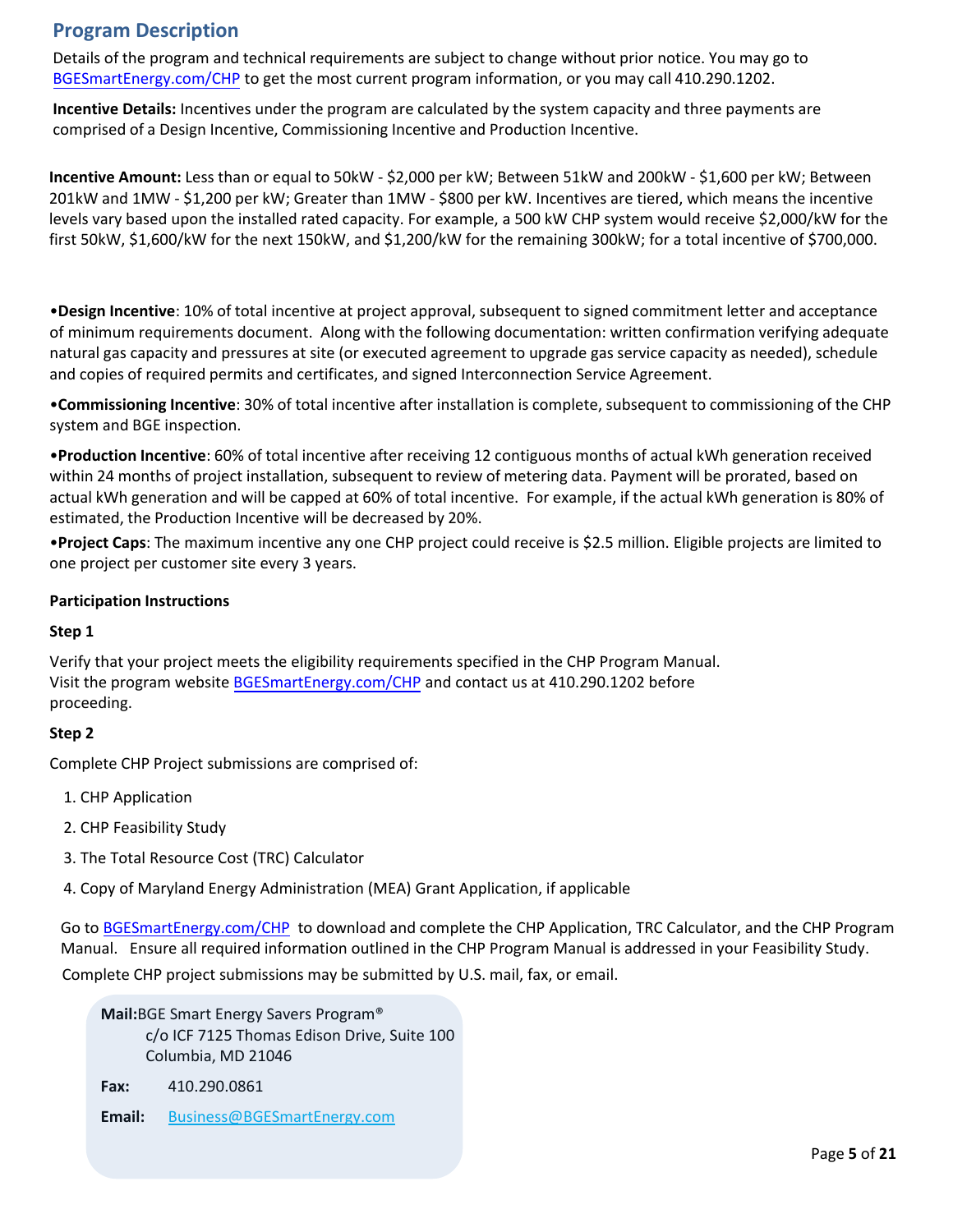## **Step 3**

All project submissions will be reviewed for eligibility and completeness. Completed project submissions will be reviewed in the order received. Applicants who submit incomplete projects submissions will be notified of deficiencies. BGE and the Customer will develop a Minimum Requirements Document (MRD) specifying project-specific incentive offer conditions such as milestones, measurement & verification, interconnection and permitting plans and operational requirements along with any additional required documentation. The Customer will be required to sign a Customer Pre-Approval Letter from BGE and provide written verification of natural gas capacity and pressure at the project site (if applicable). Upon receipt of the signed letter, BGE will reserve funds and disburse the Design Incentive.

## **Step 4**

The Customer will be required to submit monthly progress reports detailing key project activities and milestones for each month up until the final inspection of the project by BGE. Monthly progress reports are due on the 10th day of the month and must cover the entire previous month**.** 

## **Step 5**

Upon design, construction and commissioning of the CHP project, BGE will conduct an inspection. Unless there are significant issues, BGE will disburse the Installation Incentive or revise the incentive, as applicable.

## **Step 6**

The performance period may last up to 24 months from the date of final system inspection by BGE. Applicants must adhere to the agreed upon M&V plan as stated in the MRD. Unless there are significant issues, BGE will disburse the Production Incentive based on review of the contiguous 12-months of performance data submitted.

## <span id="page-5-0"></span>**Eligibility**

BGE is seeking CHP projects where BGE customers have teamed with contractors or developers who have extensive and demonstrated expertise with CHP projects. Credible technical partners should provide the resources and management skill to plan, engineer, permit, build and, as necessary, operate CHP systems. Any BGE commercial and industrial customers including rate schedules G, GS, GL, P and T may submit projects. Eligible projects may include retrofits, new construction and major renovations.

The Customer may assign the incentive payment to a qualified contractor. The payments conferred upon the Customer or their designated contractor through participation in this program may be taxable by the federal, state and local government. The Customer or its designated contractor is responsible for declaring and paying all such taxes.

CHP projects participating in the program can either be driven by a reciprocating engine or combustion turbine. Fuel cell with heat recovery CHP projects will be reviewed on a case-by-case basis. The fuel used can be either natural gas or biogas. All projects must operate at a minimum overall annual efficiency of 65% (Higher Heating Value basis). There are no limits on the size (i.e. the kW nameplate rating of the generator) of the units. It is important to keep in mind, however, that if a proposed project is larger than 10MW, the permitting process could be more complicated than for smaller projects. Eligible CHP systems must be sized to meet all or a portion of the customer's on-site load, not to exceed 100% of most recent historical annual consumption or peak demand. Incentives are not available for CHP systems that serve off-site customers, exports to the grid, or are not located on the customer's property. Projects that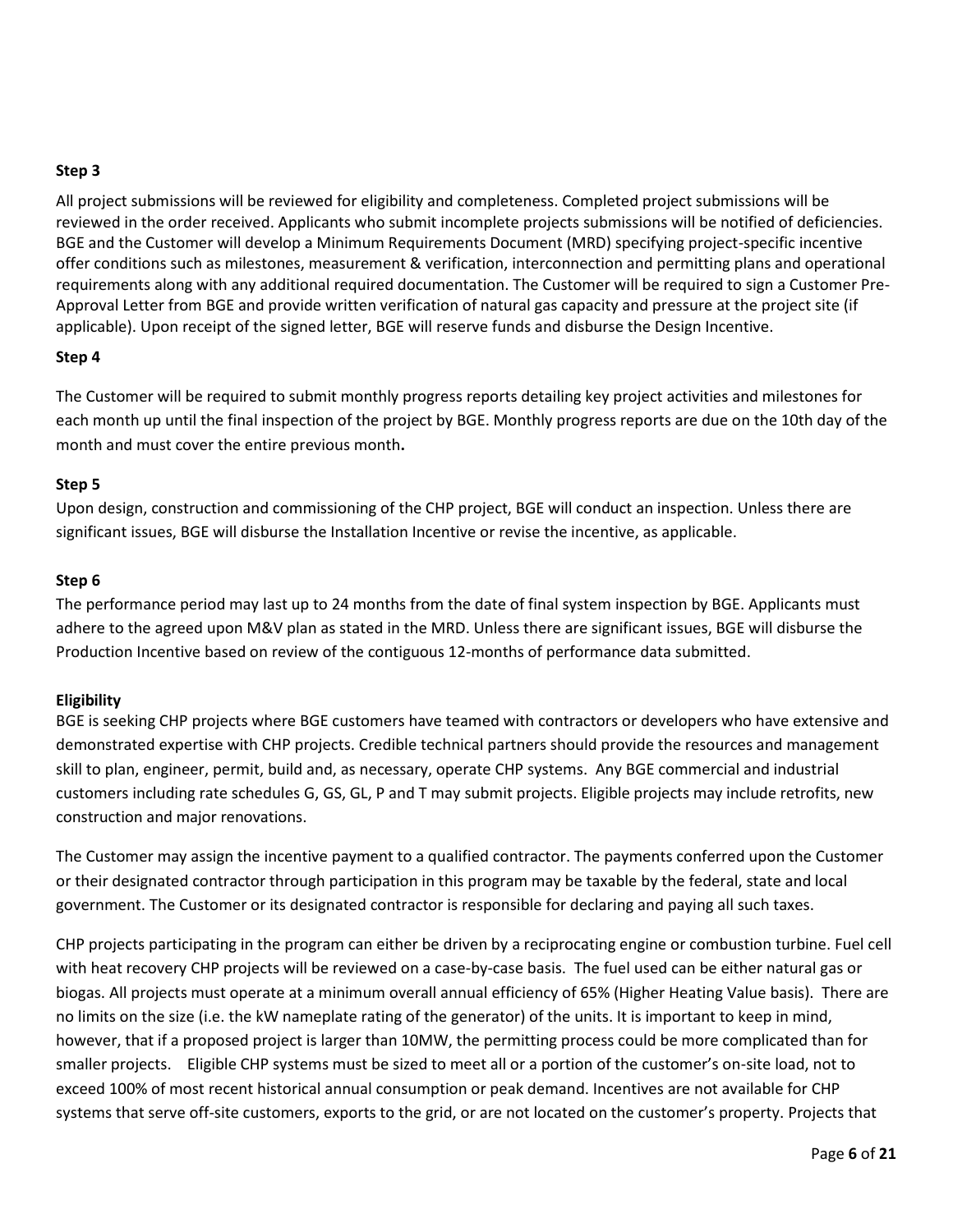have had materials purchased and / or installed prior to the issuance of the BGE pre-approval letter will not qualify for incentives. In addition the project must meet BGE's Total Resource Cost test. It is recommended that prior to project preparation; prospective applicants download the TRC Calculator Spreadsheet (Appendix B) and check for project eligibility. **BGE reserves the right to reject any project for any reason.**

## <span id="page-6-0"></span>**Project Qualification**

All projects will be evaluated on a first come first serve basis, using a two-step review process. The initial screen verifies project and participant eligibility; while the detailed review evaluates project readiness, as well as technical and economic feasibility.

As part of the initial screening, applicants are required to address the criteria below. Failure to address any of the criteria will result in the projects not being considered for funding.

- The proposed project site location is in BGE's service territory
- The proposed project does not export electricity to the grid
- The anticipated annual efficiency of the CHP system is at least 65% on a Higher Heating Value basis
- The application does not contain intentionally false or misleading information
- The project Total Resource Cost is greater than 1 (Appendix B)
- BGE CHP Application is complete and signed by the customer
- The CHP Feasibility Study is complete and contains the requisite information
- 5-year all-inclusive warranty or service contract required
- The project must satisfy all utility regulation and environmental requirements

The customer may be contacted by BGE for application clarification. After eligibility review, BGE will notify the customer either accepting or rejecting the application. If an application passes the initial screen, then BGE will conduct a review of the CHP feasibility study. If an application is received without a CHP feasibility study, it will be rejected. If the application is rejected, BGE will issue a letter to the customer. BGE will review the study and, if necessary, issue written comments to the customer requesting changes or clarification. Detailed requirements of elements that must be included in the CHP Feasibility Study can be found in Appendix A. The length of the BGE review process for a given project will depend greatly on the clarity and completeness of the response. Once BGE has reviewed a project and it qualifies for incentives, BGE will issue a "Pre-Approval Letter" that states the estimated incentives a project is eligible to receive.

## <span id="page-6-1"></span>**Minimum Requirements Document**

Subsequent to BGE's review and approval of the CHP project, BGE will work with the applicant to develop a Minimum Requirements Document for the proposed project. Key project milestones (e.g. finalization of design drawings, equipment purchase, permitting applications, interconnection process) and dates will be finalized within the document.

Customers have 6 months from the date of issue on the Pre-Approval Letter and Minimum Requirements Document to return the signed documents in order for incentive funds to be reserved.

## <span id="page-6-2"></span>**Project Timelines**

Projects must be pre-approved and be completed within eighteen (18) months of the pre-approval date. BGE may disqualify any application without liability if the Customer has (a) not installed the approved project and (b) has not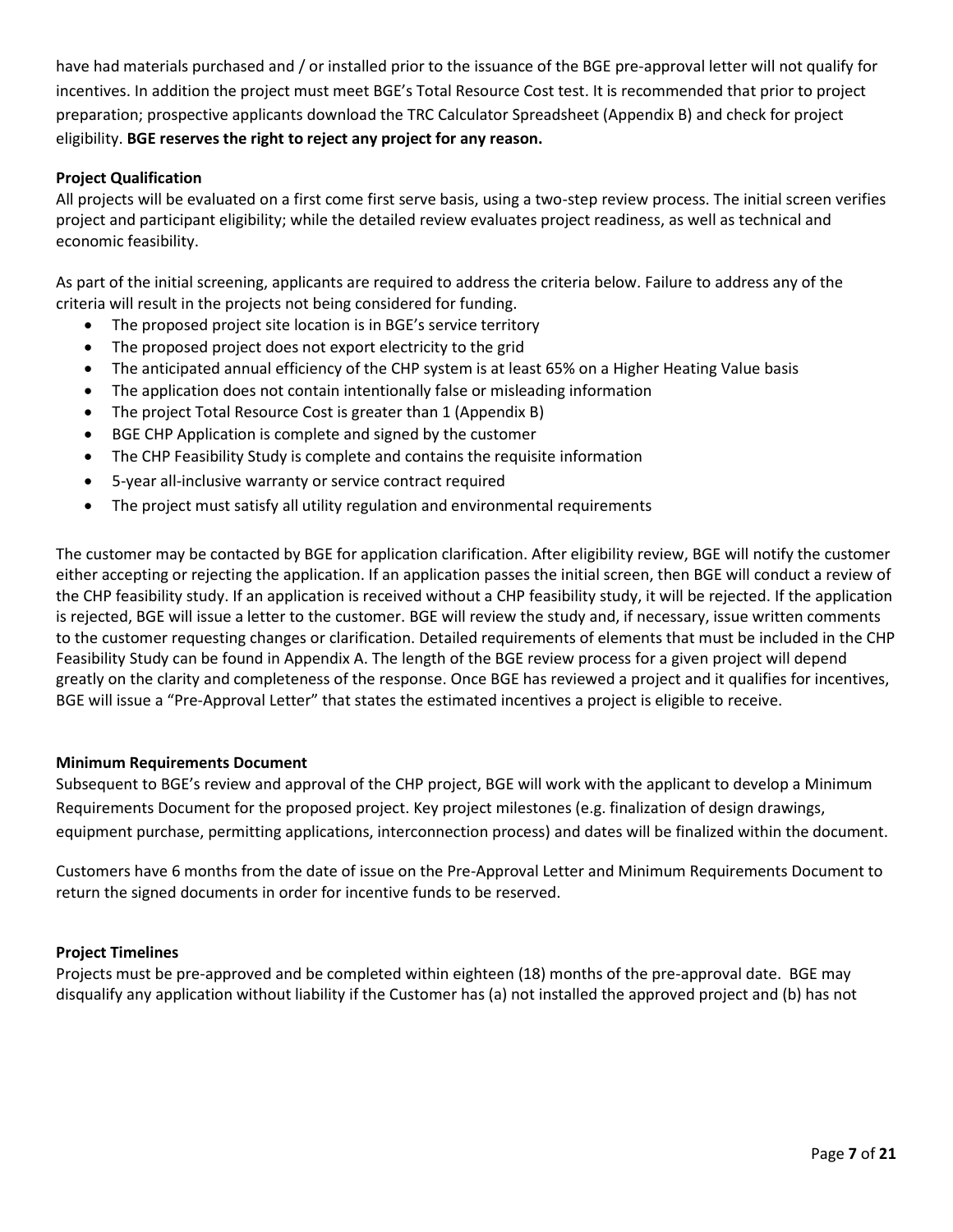applied to BGE for a project extension within the eighteen month project installation stage. Extensions can be granted if significant progress can be clearly demonstrated and/or identified corrective actions have been implemented.

## **Monthly Progress Reports**

Subsequent to acceptance of the MRD and the associated signed customer pre-approval letter, the applicant is required to submit monthly progress reports to BGE addressing project updates, significant modifications, adherence to schedule, MRD and other project related activities. Monthly progress reports need to be submitted until BGE conducts an inspection of the commissioned CHP system. A sample monthly progress report is attached in Appendix C.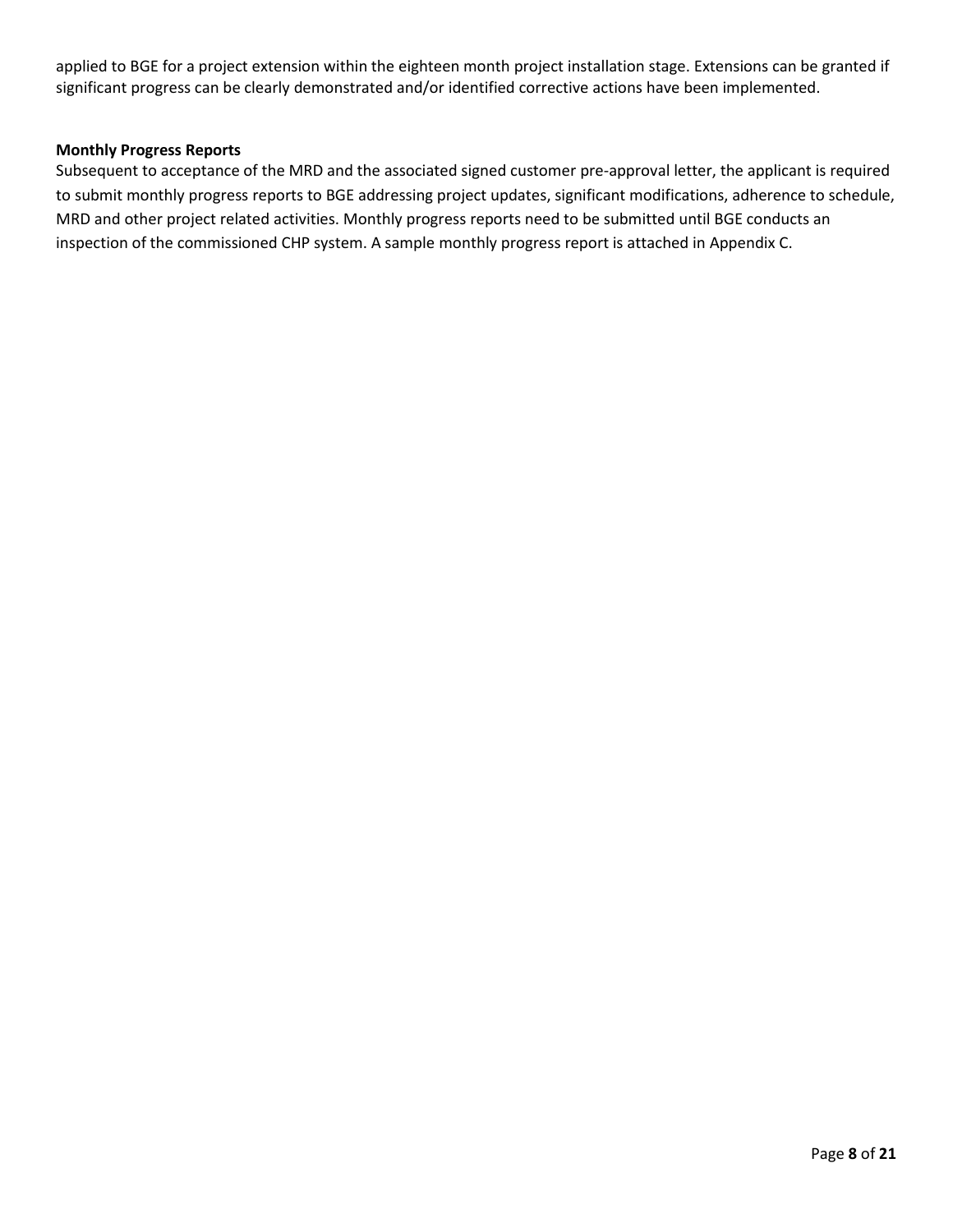#### <span id="page-8-0"></span>**Program Process**

The program process from project submittal to final payment of incentives is shown in the flowchart below:

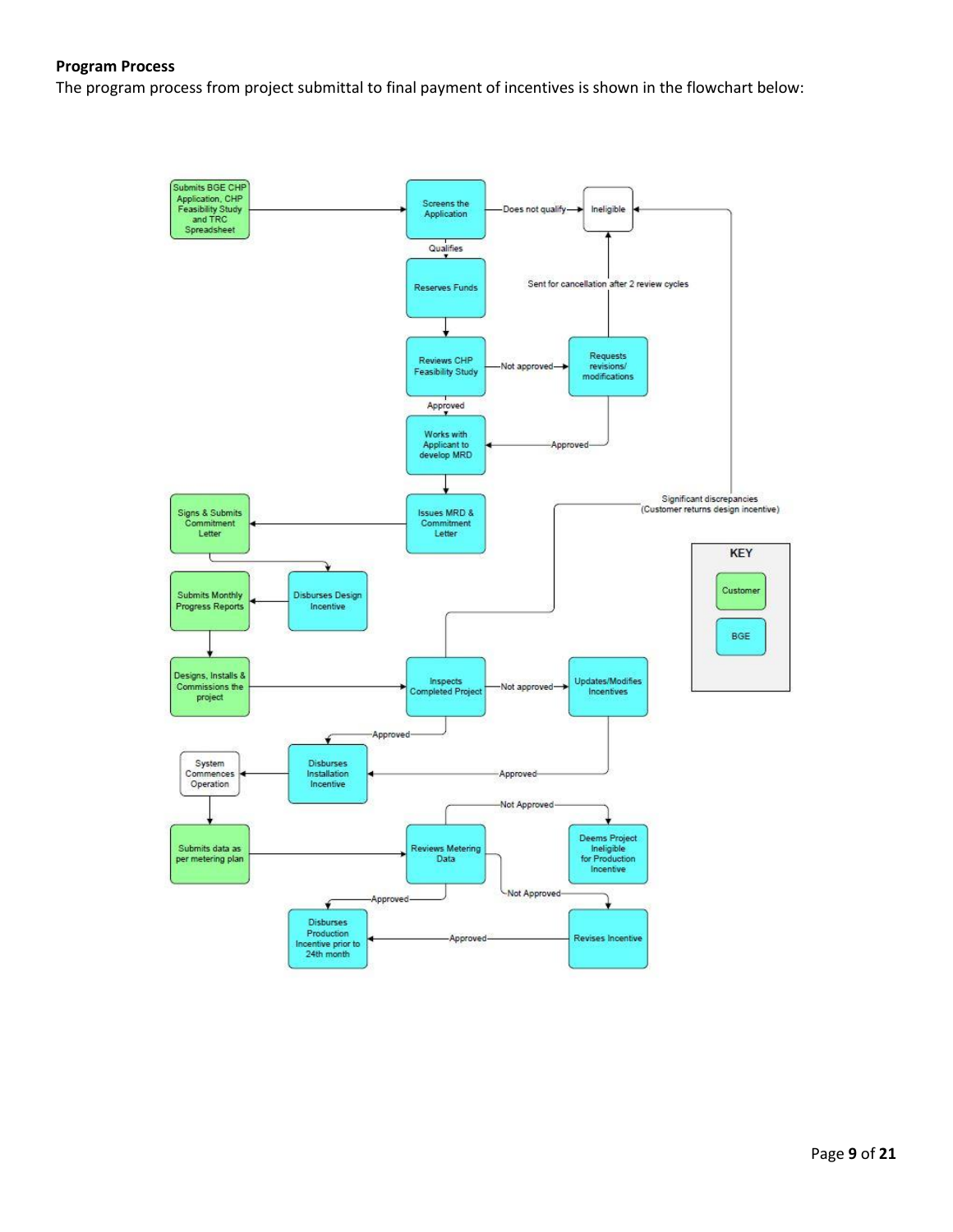## <span id="page-9-0"></span>**Incentives**

## <span id="page-9-1"></span>**Determination of Incentives**

Incentives under the program are calculated by the system capacity and three payments are comprised of a Design Incentive, Commissioning Incentive, and a Production Incentive.

**Incentive Amount:** Less than or equal to 50kW - \$2,000 per kW; Between 51kW and 200kW - \$1,600 per kW; Between 201kW and 1MW - \$1,200 per kW; Greater than 1MW - \$800 per kW. Incentives are tiered, which means the incentive levels vary based upon the installed rated capacity. For example, a 500 kW CHP system would receive \$2,000/kW for the first 50kW, \$1,600/kW for the next 150kW, and \$1,200/kW for the remaining 300kW; for a total incentive of \$700,000\$1,200/kW up to and including 1 MW; \$900/kW over 1 MW.

- 1) **Design Incentive**: 10% of total incentive at project approval, subsequent to signed commitment letter and acceptance of minimum requirements document.
- 2) **Commissioning Incentive**: 30% of total incentive after installation is complete, subsequent to commissioning of the CHP system and BGE inspection.
- 3) **Production Incentive:** 60% of total incentive after receiving 12 contiguous months of actual kWh generation data received within 24 months of project installation, subsequent to review of metering data. Payment will be prorated, based on actual kWh generation and will be capped at 60% of total incentive. For example, if the actual kWh generation is 80% of estimated, the Production Incentive will be decreased by 20%.

**Project Caps**: Incentives are capped at \$2.5million per project. A limit of one project per customer site every 3 years applies.

## *Example Incentive Calculation & Disbursement of Payments*

Consider a hospital that operates 24/7 with a peak load of 3,000 kW and an annual electricity consumption of 15,768,000 kWh. The proposed CHP system includes a reciprocating engine with a full load capacity of 1,000 kW and a heat recovery generator to capture the waste heat to serve the steam requirements at the hospital. It is anticipated that the CHP system be in operation for 7,500 hours each year.

Incentive Calculation: 50 kW X \$2,000 + 150 kW X \$1,600 + 800 kW X \$1,200 = \$1,300,000.00 (potential total project incentive)

1. **Design Incentive** (subsequent to signed Pre-Approval Letter, MRD and verification of natural gas at site – if applicable)

 $$1,300,000.00 \times 10\% = $130,000.00$ 

- 2. **Installation Incentive** (subsequent to Commissioning of CHP System & BGE Inspection)  $$1,300,000.00 \times 30\% = $390,000.00$ 
	- 3. **Production Incentive** (subsequent to acceptance of 12 contiguous months of kWh generation received within 24 months of project installation)  $$1,300.000.00 \times 60\% = $780,000.00$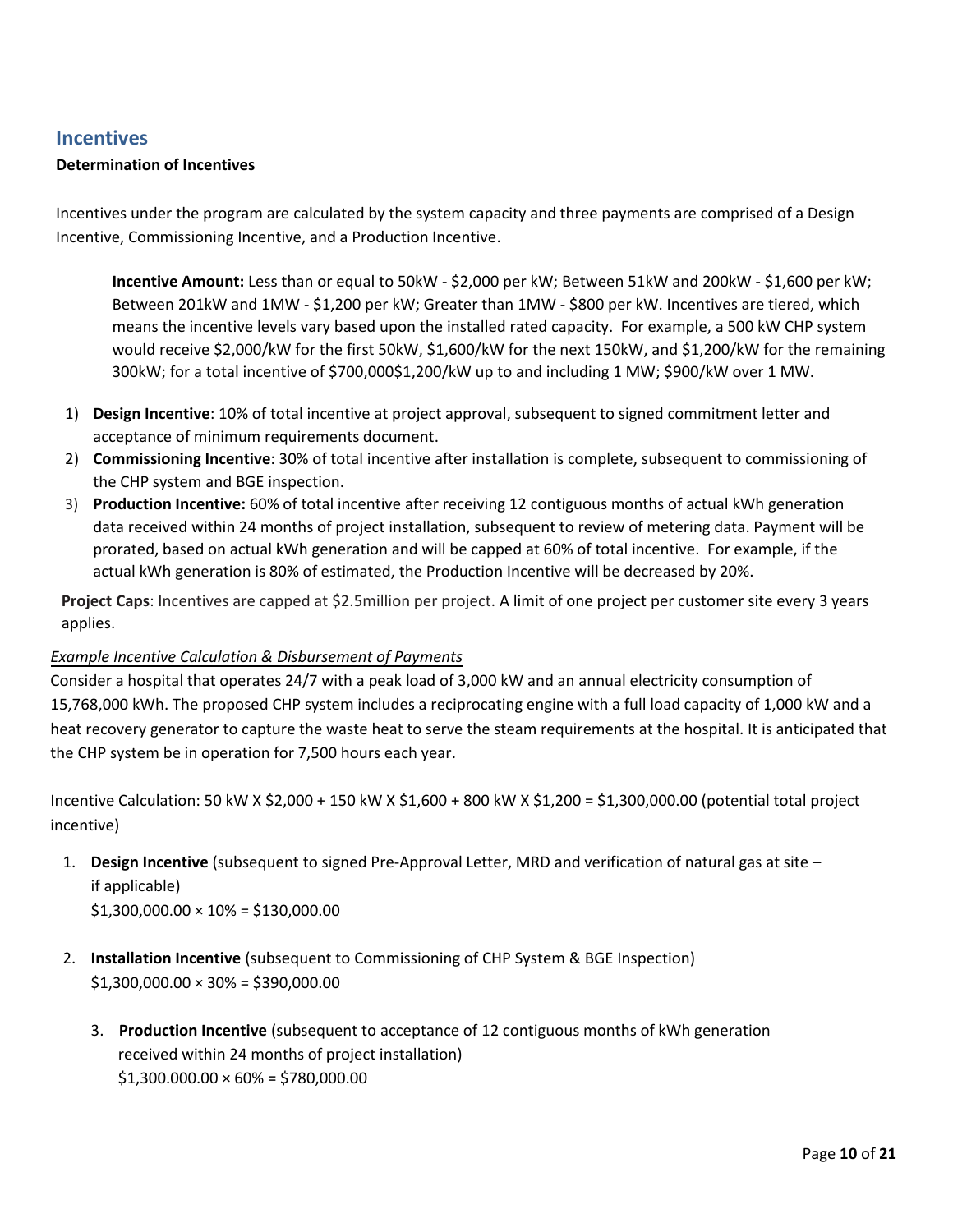## <span id="page-10-0"></span>**Forfeiture of Incentives Paid to Customer**

The incentives paid to the customer prior to the final inspection of the CHP system shall be repaid by the customer to BGE under the following conditions:

- 1. The final design is never completed The Design Incentive is paid after BGE receives the signed Pre-Approval Letter. After this Letter is issued, BGE and the customer shall agree on a date by which the customer must deliver to BGE the final design for the CHP system. If the customer fails to provide BGE with a complete design by the agreed to date, the customer must immediately refund the Design Incentive to BGE. The project may be re-submitted at a later date at the discretion of BGE. Customers who are allowed to resubmit a project are still subject to the same requirements for initial project submittals.
- 2. The Commissioning of the CHP system is not completed properly If the system fails to become operational the customer will repay the Design Incentive to BGE.

## <span id="page-10-1"></span>**Metering and Project Data**

Once the system is operational, the customer shall be responsible for providing the necessary data to BGE electronically on a monthly basis as part of the verification of system performance. The data will have to be obtained from BGEapproved metering and all costs associated with the metering including labor, materials and electronic communication are the customer's responsibility. It is important to note that in the case of the metering for the CHP Program, Retail Electric Service Tariff Rider 23 – Advanced Meter Services is not applicable. Provisions of Rider 23 relate to options for the BGE electric account billing meter and not the sub-metering required for each CHP project. The following metering is required:

- 1. An electric interval meter on the output of the CHP system generator (to be approved by BGE); must include a dedicated analog phone line.
- 2. A gas sub-meter on the gas supply line to the CHP system engine (to be approved by BGE); must include a dedicated analog phone line.
- 3. A BTU meter appropriate for the system design that will measure the usable system heat output.

## <span id="page-10-2"></span>**Technical Services**

BGE seeks to assist those customers who are interested in CHP, but who want to better understand the basic technical, operational and economic aspects of this technology. BGE wants customers to be able to make more informed decisions about possible participation in the CHP Program.

BGE has posted a "CHP Resource List" on the BGE CHP web page available to customers who are seeking CHP expertise and specifically request this information. The list is periodically updated, and vendors who have experience with CHP projects are encouraged to provide their contact information to **business@BGESmartEnergy.com**.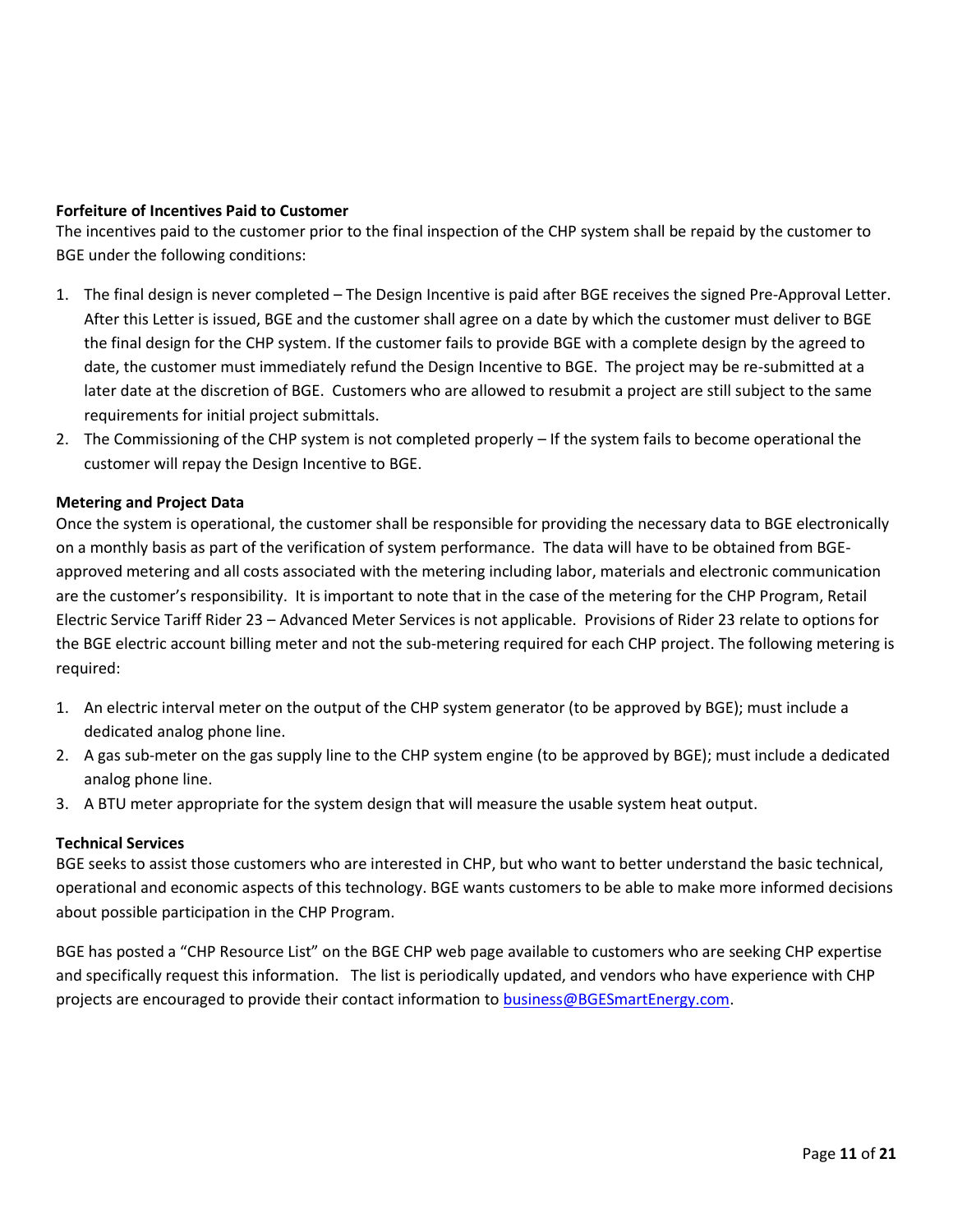## <span id="page-11-0"></span>**BGE Requirements**

## <span id="page-11-1"></span>**Interconnection**

The customer may move forward with the project after receipt of the BGE Commitment Letter. The next step is to apply for an interconnection agreement with BGE. Effective June 9, 2008, the Commission requires that all Small Generator Interconnection equipment that is or will be connected to BGE's electric utility distribution system be approved by BGE pursuant to the requirements of Section 20.50.09 of the Code of Maryland Regulations. (See the following for [Maryland Standard Small Generator Interconnection](http://www.bge.com/myaccount/energysupplyoptions/customergenerated/Documents/SGI_SmallGeneratorInterconnectionRule.pdf) 

[Rule: http://www.bge.com/myaccount/energysupplyoptions/customergenerated/Documents/SGI\\_SmallGeneratorInter](http://www.bge.com/myaccount/energysupplyoptions/customergenerated/Documents/SGI_SmallGeneratorInterconnectionRule.pdf) [connectionRule.pdf.](http://www.bge.com/myaccount/energysupplyoptions/customergenerated/Documents/SGI_SmallGeneratorInterconnectionRule.pdf))

The regulations ensure that all persons or entities in the State of Maryland who want to install generators up to 10,000 kW (which will be connected for normal operation to an electric utility distribution system in Maryland) have a consistent way of applying to BGE for interconnection using standard application forms, fees and processes. The CHP system must adhere to this Interconnection Rule. The cost and installation of the hardware and software to assure compliance shall be the customer's responsibility. BGE shall require the customer to provide design details of this aspect of the system and the review of this information shall be part of the interconnection approval process. The steps to implement this process include:

- 1. The customer should contact BGE's CHP Program. The customer must work closely with the group to complete an "Interconnection Application." [http://www.bge.com/myaccount/energysupplyoptions/customergenerated/interconnection/choosinganapplication](http://www.bge.com/myaccount/energysupplyoptions/customergenerated/interconnection/choosinganapplication/pages/default.aspx) [/pages/default.aspx](http://www.bge.com/myaccount/energysupplyoptions/customergenerated/interconnection/choosinganapplication/pages/default.aspx)
- 2. With the completion of the Interconnection Application, BGE will then send the customer the "Small Generator Interconnection Agreement" which the customer must complete within thirty days. BGE will tell the customer which version of the Interconnection Agreement to use. Note: Once the customer has signed the Interconnection Agreement with BGE, the customer can move forward with other permitting. Prior to the start of operation of the CHP project, however, the customer is required to request that BGE inspect the project.
- 3. Once BGE is satisfied with the installation of the project, they will sign a "Certificate of Completion." The customer is responsible for requesting a copy of the signed certificate.

## <span id="page-11-2"></span>**Schedule S**

Where the customer receives service under Retail Electric Service Tariffs GL or P, all projects that get qualified for incentives under the CHP Program shall be subject to BGE's Schedule S. (Schedule S does not apply to accounts that are on the G, GS or T rate schedules since these accounts do not involve distribution demand charges.) Schedule S is a tariff that charges the customer for the service of having the distribution capacity available ("standby capacity") on the BGE system that is equal to the coincident peak demand of the customer's self-generation. In the event that the CHP system shuts down, BGE is capable of providing distribution capacity to deliver the electricity necessary for the customer's entire load. (See Appendix D)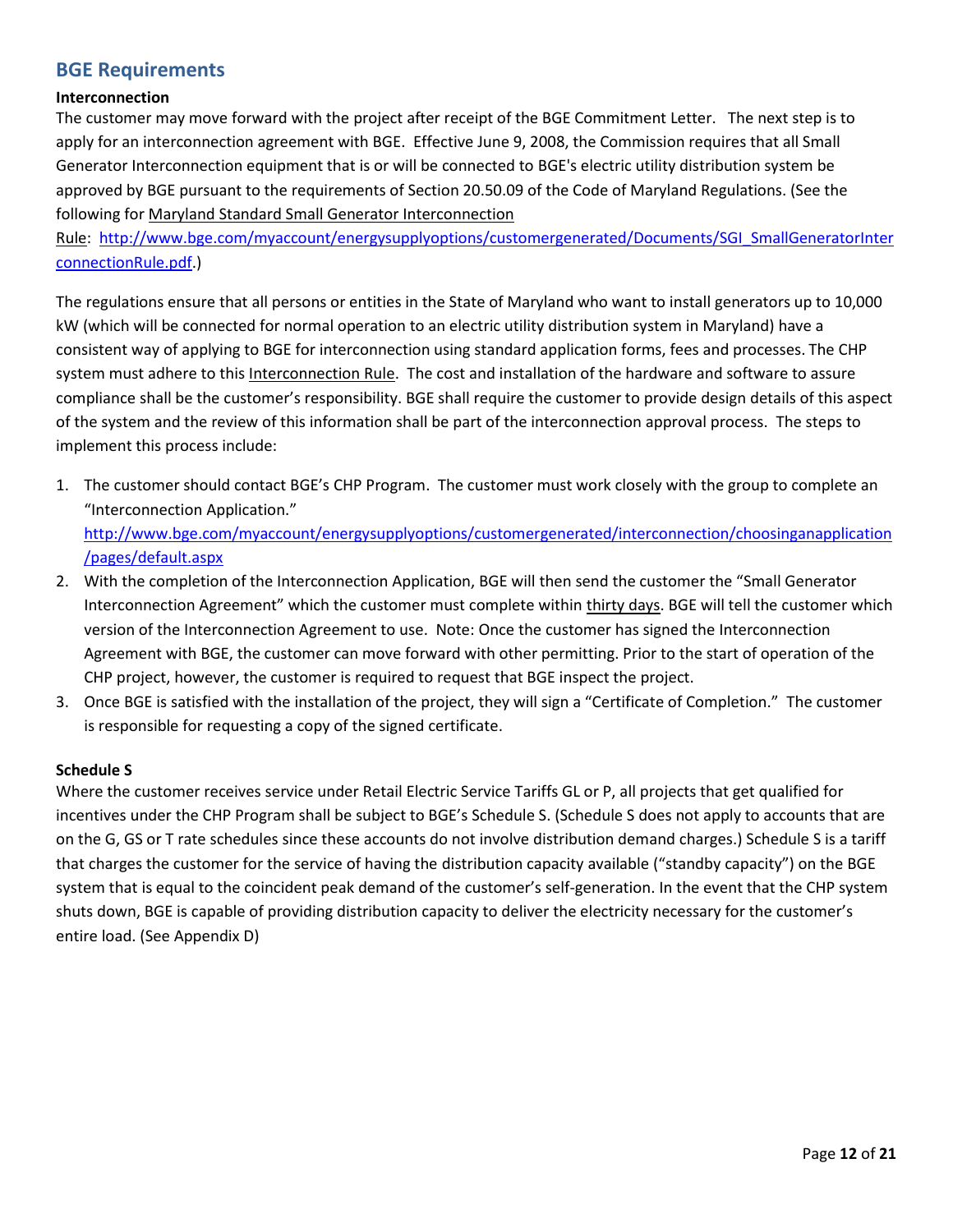## <span id="page-12-0"></span>**Other BGE Requirements**

- 1. To be eligible for the BGE EmPOWER Maryland incentives, energy produced by the CHP projects must be fully used on site. Projects will be ineligible if there is any export from the site including into PJM or if any energy is used to supply another customer's facility or multiple facilities owned by the CHP customer unless the facilities are all part of a campus site or a master metered account. To be eligible for the incentives under the CHP Program, Rider 18 "Net Metering" per BGE's Electric Rates and Tariffs Services cannot be used.
- 2. Under the CHP Program, BGE is entitled to 100% of the energy benefits associated with the energy-savings measures, excluding the value of energy cost savings realized by the customer, but including all rights to all associated PJM Energy, Capacity and Reserves Products, and the customer agrees to provide BGE with such further documentation as BGE may request to confirm its ownership of such benefits and products.
- 3. The customer is responsible for obtaining and paying for all necessary permits associated with their CHP project.
- 4. BGE has the right to publicize your participation in this program and share information such as energy and total cost. BGE, however, understands that such information as financing and detailed cost breakdowns may be sensitive to your company and BGE will keep such details confidential unless BGE is required by the Commission to disclose it.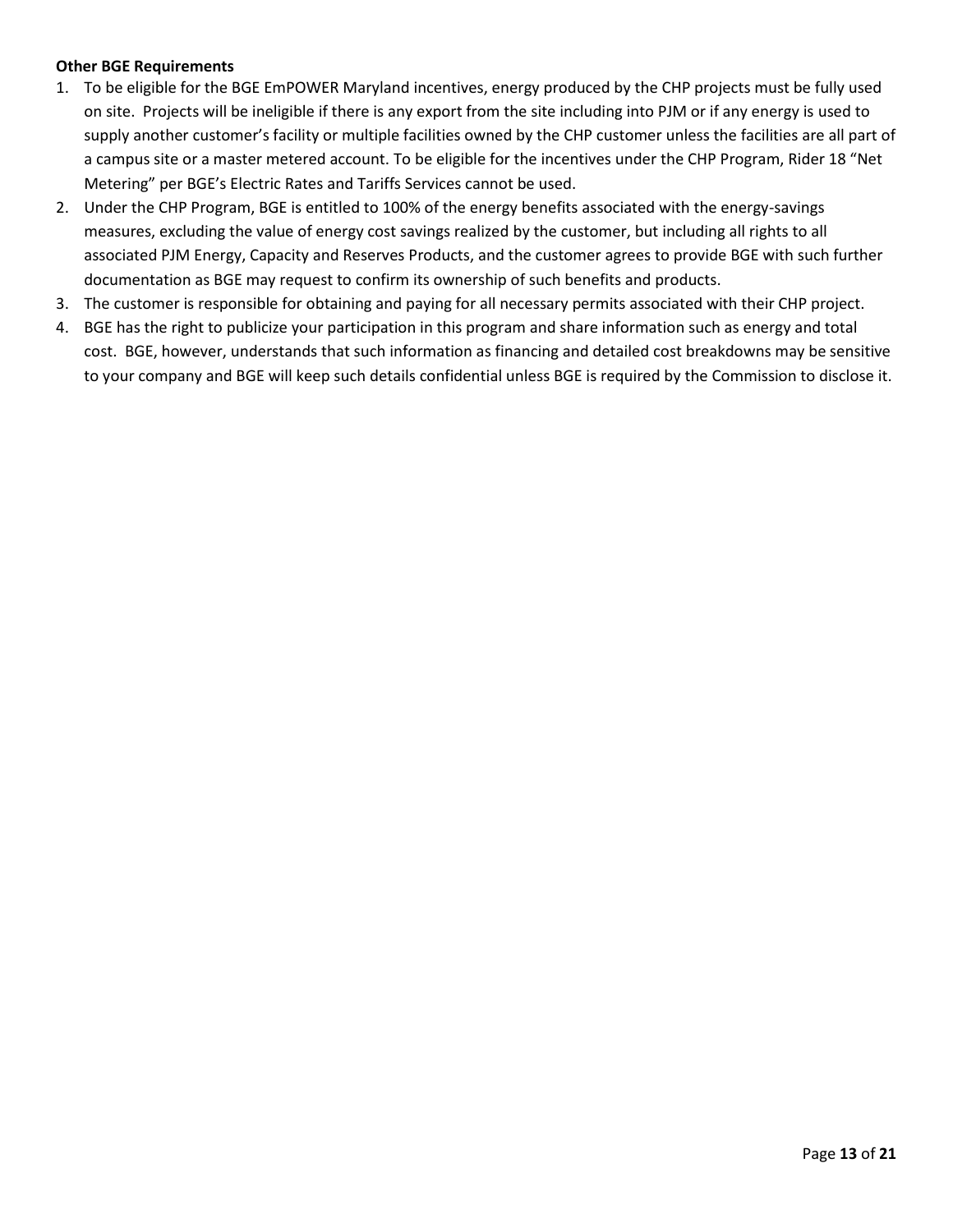## <span id="page-13-0"></span>**Appendix A: Feasibility Study Outline**

The study must be in report format, and must include (but not limited) the following elements:

## **1. Table of Contents**

## **2. Executive Summary**

- o Site Description
- o Summary of the site's existing energy profile and costs (gas, electricity, on-site power uses and thermal loads). *If the facility does not use natural gas, then include pertinent fuel use, characteristics and costs*
- $\circ$  Summary of the proposed CHP option including technology, capacity, use of waste heat and the estimated annual CHP efficiency (HHV Basis)
- o Summary of emissions reductions
- o Capital Costs, Cost Savings, Simple Payback & IRR

## **3. Site Description**

- o Primary Business
- o Operating schedule
- o Existing energy suppliers, contract terms and rates
- $\circ$  The pressure and availability of natural gas (if, it is the primary fuel)
- o Reasons for CHP consideration from a host customer perspective
- o Facility Energy Profile: Month-by-Month Summary of Electricity & fuel Use, Thermal Loads and Costs (most recent 12 months, 24 months preferable). *If loads exhibit significant variability, then an hourly analysis may be requested*

## **4. Project Description**

- o Narrative of CHP Rationale, subsequent technology selection process
- o List Major Equipment
	- o Prime mover– capacity, electrical efficiency, vendor cut sheets, part load performance, emissions signature, etc.
	- o Heat Recovery equipment
	- o Duct Burners, if applicable
	- o Absorption Chillers, if applicable
- o Estimated facility load profiles subsequent to CHP Installation (*If loads exhibit significant variability, then an hourly analysis may be requested)*
	- o CHP electricity production
	- o CHP provided heating and/or cooling
	- o Grid supplied electricity
	- o Thermal loads supplied by Existing Boiler and/or chillers
- o Estimated CHP Efficiency (HHV) and related calculations on annual basis
- o Emissions
	- $\circ$  CHP system emissions profile (NO<sub>x</sub>, SO<sub>2</sub> and CO<sub>2</sub>)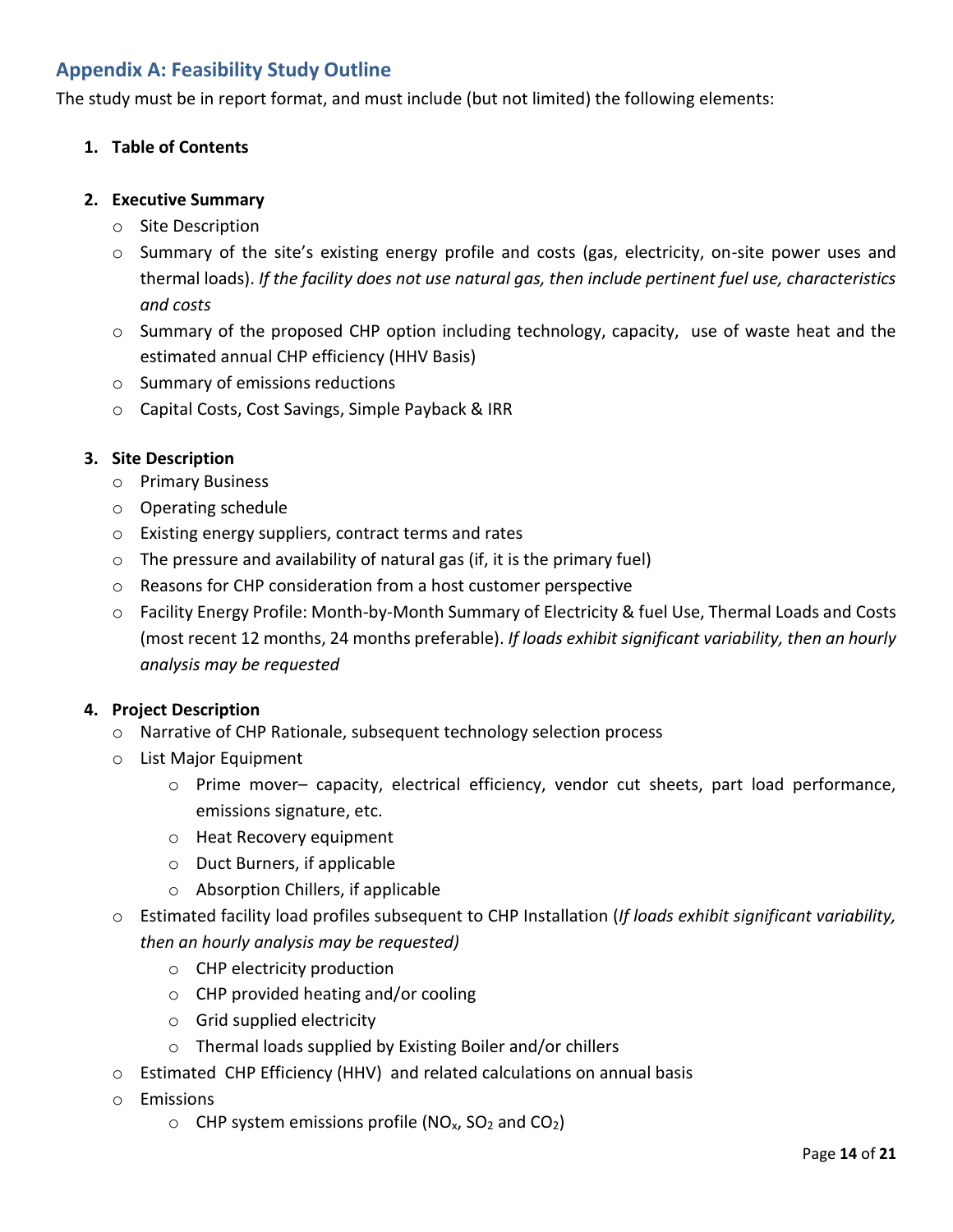- o Detail on-site emission abatement strategy, as applicable (Selective Catalytic reduction, etc.)
	- o Emissions reductions *(NO*x *– 1.94 lb./MWh, SO*<sup>2</sup> *– 5.25 lb./MWh and 1,329 CO*2 *lb./MWh)*

## **5. Project Financials**

- o CHP installed costs Detailed Breakdown
	- a. Major Equipment
	- b. Engineering
	- c. Design
	- d. Construction
	- e. Permitting
	- f. Interconnection
- o Maintenance
	- o Estimated fixed and variable costs
	- $\circ$  An estimate of downtime that would occur due to routine maintenance must also be included
- o Expected Customer Month by Month Savings and Simple Payback
- o Financing Mechanism Narrative
	- o Details vis-a-vis Self-Financed/ Third Party, Bank, Equity Holder, etc.
- o Detailed 10 year Cash Flow Analysis including
	- o Annual fuel and purchased power costs
	- o Annual Operation & Maintenance costs
	- o Annual Operating Savings
	- o Assumed Unit Gas (or alternate fuel) and Electric Costs & pertinent escalations 10 year
	- o IRR & NPV
- o Sensitivity Analyses
	- a. Electric price
	- b. Fuel price
	- c. Simple Payback (with incentive and without incentive)

## **6. Warranty**

A brief description of the warranty and/or service plan.

## **7. System Interconnection**

Site-specific grid interconnection issues and costs must be discussed. A brief, clear plan detailing the CHP interconnection to the grid and/or natural gas pipelines, along with timelines must be presented.

## **8. Permitting Plan**

A brief description of the necessary environmental and building permits or certificates that the customer needs to obtain must be provided. A schedule of realistic permit receipt dates must be included in the anticipated project schedule.

## **9. Metering Plan**

A detailed metering plan shall be included outlining the steps that will be taken to measure system performance post-installation. After the system is installed, applicant must provide 18 months of **hourly operational data** (15 minute data also acceptable) demonstrating that minimum efficiency was achieved. This shall be done by implementing appropriate metering as part of the system installation. Data collected should include, but is not limited to, fuel input (MMBtu), electrical output (kW),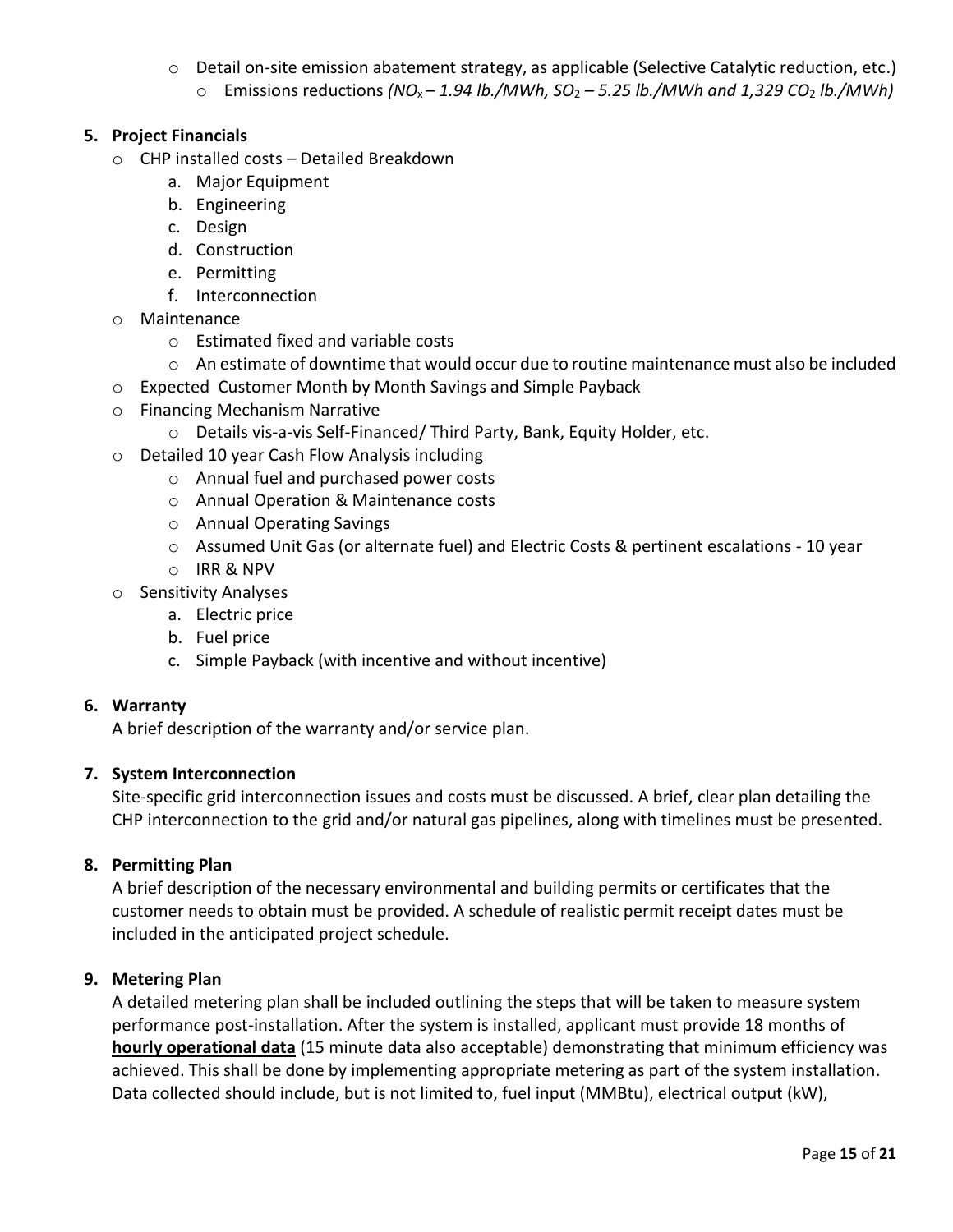recoverable and utilized thermal output (MMBtu). All applicants are responsible for the regular electronic delivery of requisite data to BGE.

## **10. Project Team**

- o Include an organizational chart listing all team members, including the project manager and any subcontractors and other sponsors involved in the CHP Project, showing their roles and responsibilities.
- o Describe the qualifications of the Applicant and/or contractor's individual and combined expertise that will enable successful completion of the CHP Project.
- o Describe the proposing team's experience in developing and operating conventional or renewable energy plants, marketing power, and other relevant areas. List related projects that have been undertaken and successfully completed by the Applicant and/or contractors.

## **11. Anticipated Schedule**

A detailed project schedule that includes design, engineering, permitting, interconnection, construction, start-up and commissioning must be provided.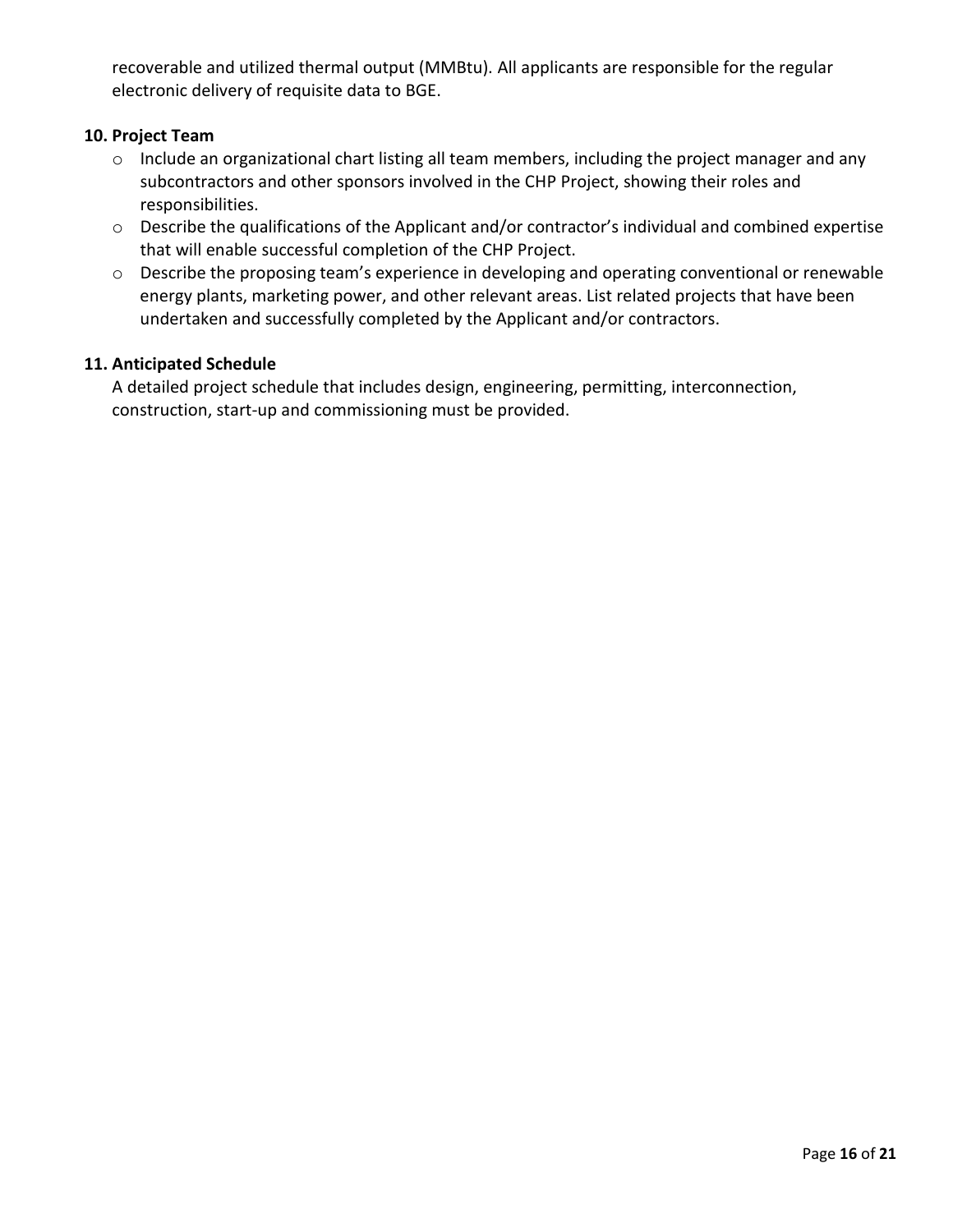## **Appendix B: Total Resource Cost (TRC) Calculator**

Example below – please provide Excel file electronically. The TRC Calculator Excel file can be found on the BGE CHP web page,

[BGESmartEnergy.com/business/CHP\)](http://www.bgesmartenergy.com/business/chp)

<span id="page-16-0"></span>

| <b>USER INPUTS</b>                                                                                                        |  | <b>Description</b>                                                                                                                                                                                 |
|---------------------------------------------------------------------------------------------------------------------------|--|----------------------------------------------------------------------------------------------------------------------------------------------------------------------------------------------------|
| Enter existing peak demand (kW)                                                                                           |  | The peak demand prior to the installation of the CHP System.                                                                                                                                       |
| Enter existing annual electricity consumption (kWh)                                                                       |  | The annual electricity consumption prior to the installation of the CHP system.                                                                                                                    |
| Enter the nameplate capacity of the prime-mover (kW)                                                                      |  | This is the capacity of the engine or turbine.                                                                                                                                                     |
| Enter annual gas consumption by the prime-mover<br>(therms)                                                               |  | The amount of fuel consumed by the engine or turbine.                                                                                                                                              |
| Enter annual electricity generation by the prime-mover<br>(kWh)                                                           |  | Annual electricity generated by the engine or turbine.                                                                                                                                             |
| Enter annual gas savings (therms)                                                                                         |  | The fuel which is being avoided in the existing boilers, due to the installation of the CHP system.                                                                                                |
| Enter maximum demand offset by the absorption chiller<br>(kW)                                                             |  | The demand being offset by the absorption chiller (Enter Zero, if no heat is converted to chilling).                                                                                               |
| Enter annual electricity (kWh) avoided by absorption<br>chiller (Zero if no heat is captured to produce chilled<br>water) |  | The electricity consumption being offset by the absorption chiller (Enter Zero, if no heat is converted<br>to chilling).                                                                           |
| Enter TOTAL CHP project costs (\$)                                                                                        |  | The total cost of the CHP system which includes all equipment, design, construction, commissioning<br>and other project related costs. (Don't include any incentives)                              |
| Enter avoided costs (\$)                                                                                                  |  | The costs avoided by the installation of the CHP system. Eligible equipent - chillers, backup<br>generators, boilers. The age of the equipment and costs must be documented in the CHP feasibility |
| Enter demand increase due to parasitic loads (kW)                                                                         |  | The demand increase due to any parasitic loads such as gas compressors, refrigerant pump for the<br>absorption chiller.etc.                                                                        |
| Enter annual electricity consumption increase due to<br>parasitic loads (kWh)                                             |  | The electricity consumption increase due to any parasitic loads such as gas compressors, pumps<br>for the absorption chiller, etc.                                                                 |
|                                                                                                                           |  |                                                                                                                                                                                                    |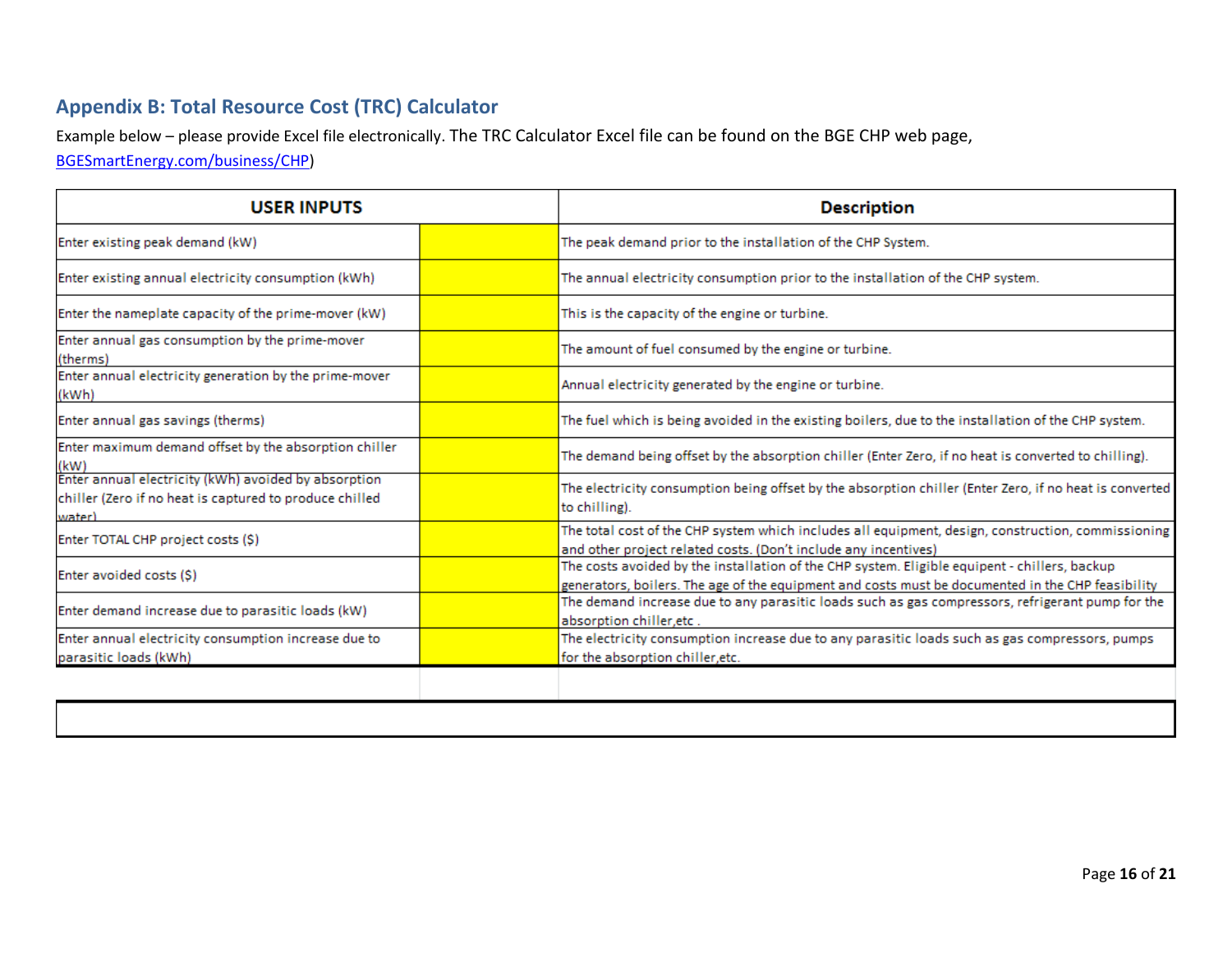## <span id="page-17-0"></span>**Appendix C: Content and Format of Monthly Progress Report**

**Progress Report**  Project ID: Project Title: Month, Year:

#### **What we planned to accomplish this period**

*As per Minimum Requirements Document* 

#### **What we actually accomplished this period**

*As per Minimum Requirements Document* 

## **How we are doing compared to our plan**

*[Explain the differences, if any, between the planned and the actual accomplishments. Describe what needs to be done, if anything, to get back on track.]* 

#### **Significant problems or changes**

*[Describe any significant technical or fiscal problems. Request approval for significant changes in the MRD, revised milestone due dates, changes in key personnel assigned to the project, or reallocation of budget cost categories. If none, include the following statement: "Progress and expenditures will result in project being completed on time and within budget."]*

#### **What we expect to accomplish during the next month**

*[Concise description of major activities and accomplishments expected. This will be transferred to the next progress report]* 

#### **Status of Overall Milestones and Deliverables:**

*[This should be the complete list as contained in the MRD. Highlight differences between actual and planned.]* 



*[Planned is solid blue, actual is red striped. This work flow diagram needs to correlate with the schedule in Exhibit A. This example has been prepared as a Word Picture, but a comparable Excel diagram or Gantt chart is fine.]* 

**Photographs:** [*Include photographs where appropriate to document program]*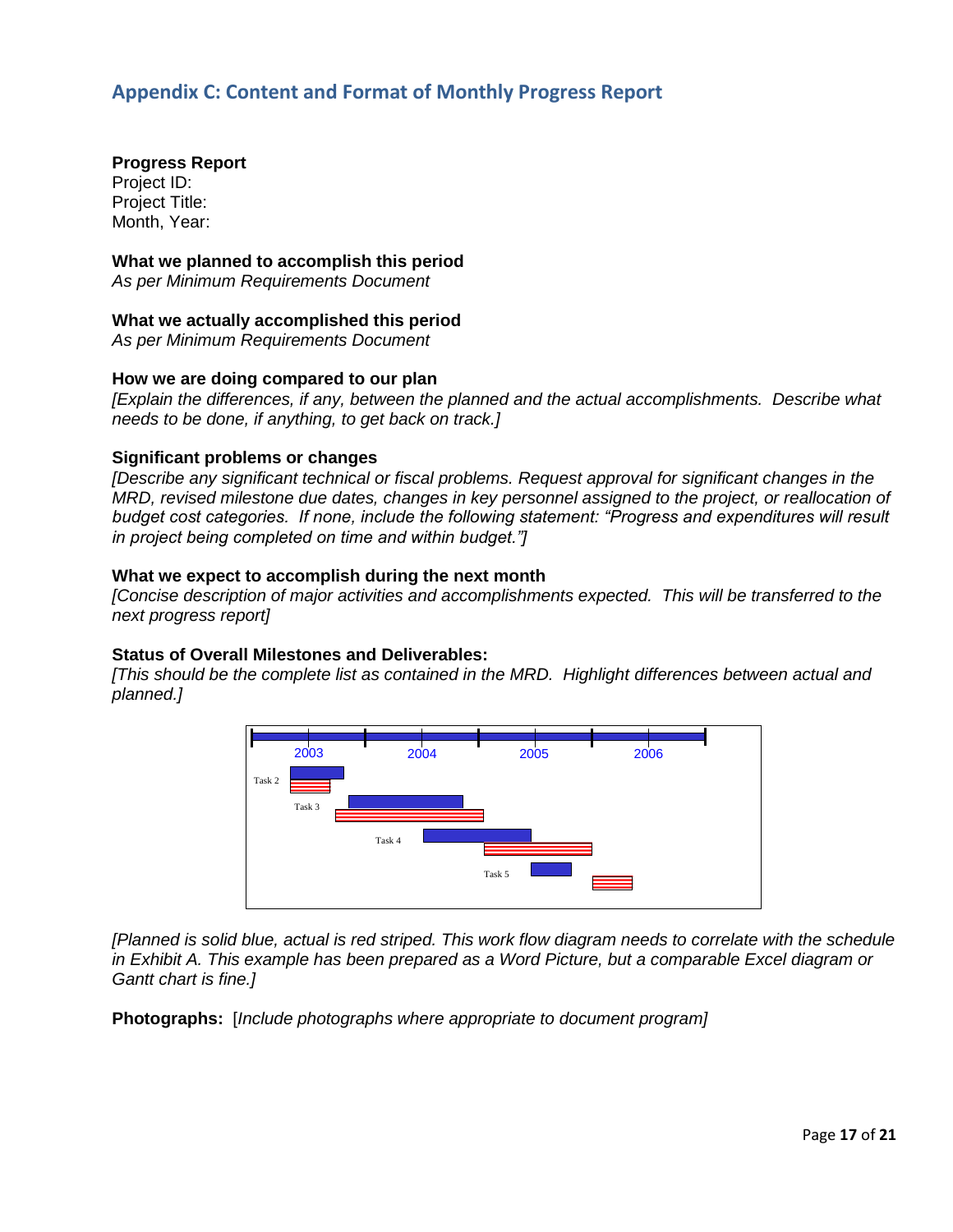## **STANDBY SERVICES**

## **Schedule S**

#### <span id="page-18-0"></span>**Availability**:

Required subject to Section 3.7, where the Customer uses self-provided generation to meet all or part of the Customer's electric load requirements. This Schedule is not applicable to emergency or other generation used solely as a backup to Company service or in concert with Company supported load control programs. This selfprovided generation does not use the Company's transmission and distribution facilities in meeting all or part of the Customer's load requirements.

Customers that are not taking Market-Priced Service from the Company may purchase generation (energy and capacity) and transmission, including standby generation services, from third party suppliers. The Company does not require the Customer to purchase or have available any level of standby generation supply. In all circumstances, whether the Customer is receiving generation supply from the Company or an electric supplier, Schedule S provisions for Delivery Service are applicable.

Standby Services are provided under Schedule S in conjunction with the Customer's contract for service under Schedules GL or P (the Controlling Schedule). Controlling Schedule provisions apply, including applicable Riders, unless they are specifically altered herein.

**Definitions**: Terms used herein are defined as follows:

- (1) **Delivery Service**  electric distribution services (wires, billing and metering) plus generation regulatory assets and nuclear decommissioning costs.
- (2) **Contract Capability (CC)** the amount of load in kW supplied by the Customer's self-provided generation. Separate specification of the CC for summer and non-summer seasons is permitted. The CC is the level specified by the Customer and does not necessarily need to be equal to the installed nameplate capacity of the Customer's on-site generators.
- (3) **Delivery Service Requirement** the maximum level of Delivery Service required, as specified by the Customer for use under Option B, Standby for Interruptible Delivery Service. The level of Delivery Service Requirement is specified by the Customer and applicable for the Term of Contract.

#### **Standby Services and Rates**

#### **Standby for Delivery Service:**

#### **(Customer may choose between Option A and Option B; Option A is the default)**

#### **Option A. Standby for Firm Delivery Service**

Delivery Services provided by the Company for that portion of the Customer's total facility load above CC are provided at tariff rates under the Controlling Schedule. The Delivery Service Demand Charge under the Controlling Schedule is applied to the level of the Customer's CC. The Delivery Service usage below the CC is charged under the Controlling Schedule at the tariff kWh Delivery Service Energy Charge. In other words, the monthly charge for energy used is the total metered energy delivered over the Company's wires multiplied by the Controlling Schedule Delivery Service Energy Charge.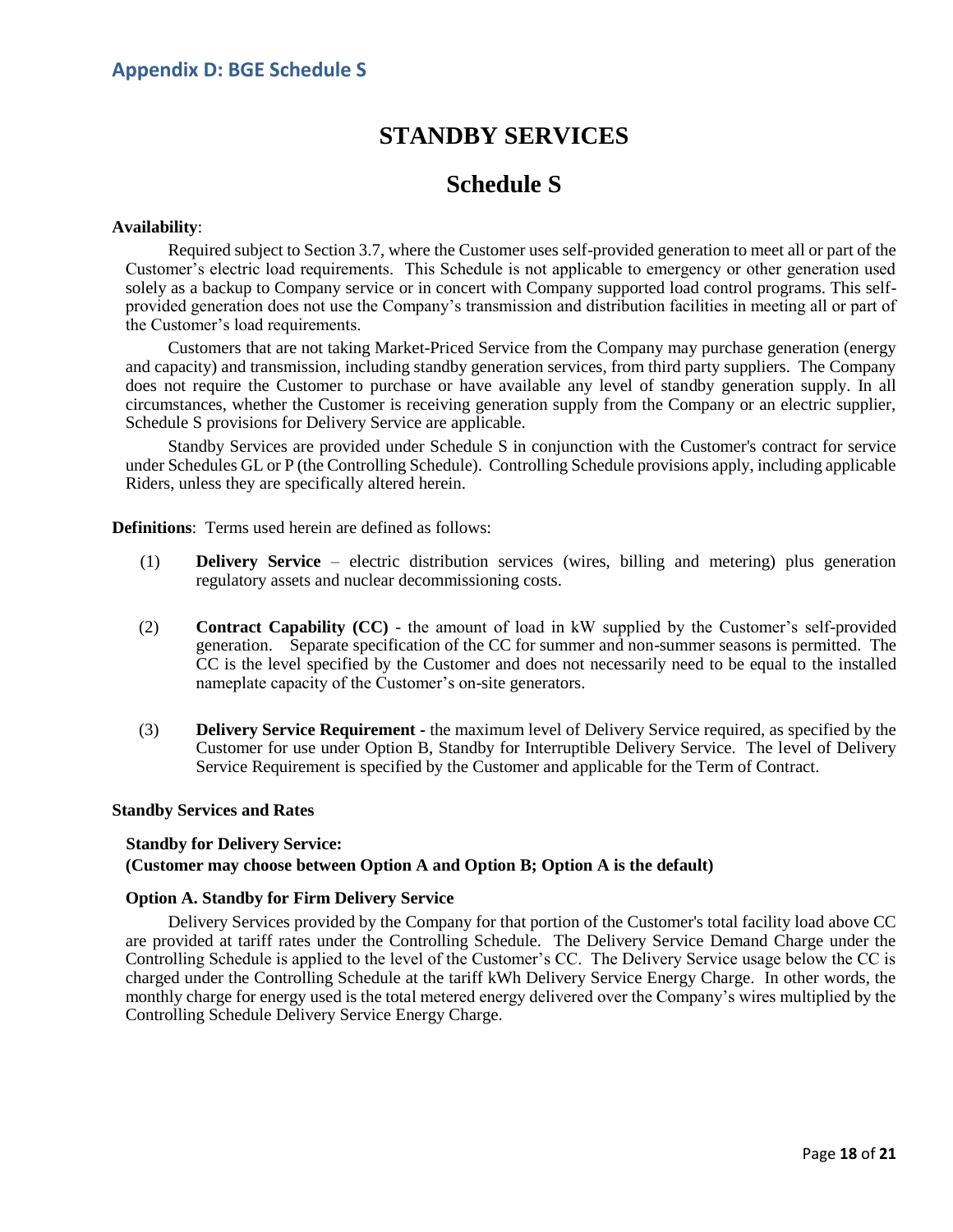For Schedule GL Customers, the minimum monthly Delivery Service Demand Charge will be equal to the seasonal CC. For Schedule P Customers, the minimum monthly Delivery Service Demand Charge will be equal to the seasonal CC or the minimum billing demand as defined in Schedule P, whichever is greater. In addition to the application of the Delivery Service Demand Charge to the CC, to the extent that the Customer's total facility load exceeds the CC, then the Delivery Service Demand Charge under the Controlling Schedule will be applied to the Customer's total facility load above CC. That is, the Customer pays a monthly Delivery Service Demand Charge under the Controlling Schedule based on total facility load, with the CC as the minimum monthly Delivery Service Billing Demand (with the exception noted above regarding the minimum billing demand under Schedule P).

#### **Option B. Standby for Interruptible Delivery Service**

Delivery Services will be provided by the Company up to the maximum level specified by the Customer as its Delivery Service Requirement. The monthly Delivery Service Demand Charge under the Controlling Schedule is applied to the Customer's specified Delivery Service Requirement. The Delivery Service usage is charged under the Controlling Schedule at the tariff kWh Delivery Service rate. At the Customer's expense, load monitoring and control equipment will be owned, installed, operated and maintained by the Company. This load limiting equipment will be designed to ensure that the maximum load to be delivered over the Company's distribution facilities to the Customer cannot exceed the Delivery Service Requirement. In the event that the Customer's actual requirements exceed the Delivery Service Requirement, the load limiting equipment will operate in such a manner as to completely sever all service to the Customer's facility. Service will be restored after the Customer's load falls below the Delivery Service Requirement and the load limiting equipment is reset.

#### **Special Provisions:**

*(1) Metering***:** The Customer is required to furnish and maintain Company-approved metering and communication equipment necessary to allow the Company to monitor and meter the output of the Customer's selfprovided generation power source(s), and to communicate rate and billing information on an interactive basis.

(2) *Changes in Contract Capability***:** A seasonal CC will be increased by the Company when the amount of actual self-provided generation is found to be 15% or more above the existing level. At the Customer's request and with the Company's approval, a seasonal CC will be reduced by up to 15% if such a request is consistent with the maximum use of the self-provided generation. One such request is permitted during the Term of Contract.

(3) *Reporting***:** At the Company's request, the Customer shall provide certain data or information concerning the unavailability of its alternative power source(s).

(4) *Parallel Operation***:** Operation by the Customer of electric generation facilities in parallel with the Company's service is permitted only where operating conditions satisfactory to the Company have been obtained. Special Provisions (4a) and (4b) apply to interconnection arrangements under this Schedule.

- (4a) Interconnection with the Company's system requires the installation of protective equipment which, in the Company's judgment provides safety for personnel, affords adequate protection against damage to the Company's system or to its customers' property, and prevents any interference with the Company's supply of service to others. The Company is not liable for any loss, cost, damage or expense to any party resulting from the use or presence of electric current or potential which originates from a Customer's generating facility. The Company may require the Customer to purchase and maintain adequate insurance protection to save the Company harmless for any damage, loss or injury resulting from connection of the Customer's generating facility to the Company's electric system. Such protective equipment is installed, owned and maintained by the Customer at the Customer's expense.
- (4b) Parallel operation must cease immediately and automatically during system outages and other emergency or abnormal conditions specified by the Company. The Customer must cease parallel operation upon notification by the Company if such operation is determined to be unsafe, interferes with the supply of service to others, or interferes with system maintenance or operation. The Company accepts no responsibility whatsoever for damage or injury to any person or property caused by failure of the Customer to operate in compliance with Company requirements.